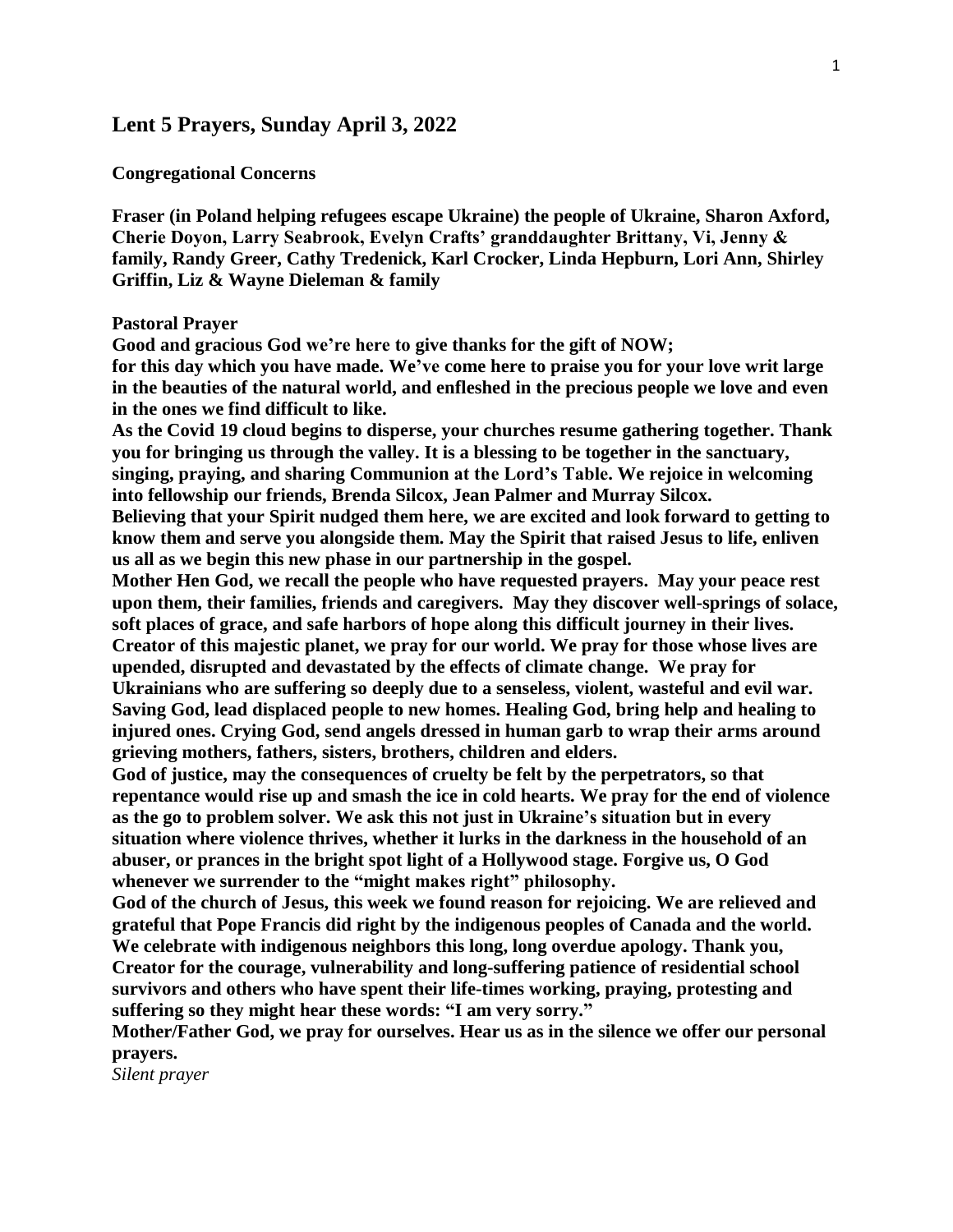**God, we pray for our church as we move through a time of transition and change. Hear us as in silence we offer our prayers for our leaders, and the future path of your church.** *Silent prayer*

**Jesus, you are the host at this table. As we share the bread of life and drink the wine of heaven, may each heart rejoice that we are yours, and you are with us. Always. Amen**

# **Gospel Luke 12: 1-8; 13: 1-6**

**Six days before the Passover Jesus came to Bethany, the home of Lazarus, whom he had raised from the dead. <sup>2</sup>There they gave a dinner for him. Martha served, and Lazarus was one of those at the table with him. <sup>3</sup>Mary took a pound of costly perfume made of pure nard, anointed Jesus' feet, and wiped them with her hair. The house was filled with the fragrance of the perfume. <sup>4</sup>But Judas Iscariot, one of his disciples (the one who was about to betray him), said, <sup>5</sup>"Why was this perfume not sold for three hundred denarii and the money given to the poor?" <sup>6</sup> (He said this not because he cared about the poor, but because he was a thief; he kept the common purse and used to steal what was put into it.) <sup>7</sup>Jesus said, "Leave her alone. She bought it so that she might keep it for the day of my burial. <sup>8</sup>You always have the poor with you, but you do not always have me."**

**13Now before the festival of the Passover, Jesus knew that his hour had come to depart from this world and go to the Father. Having loved his own who were in the world, he loved them to the end. <sup>2</sup>The devil had already put it into the heart of Judas son of Simon Iscariot to betray him. And during supper <sup>3</sup>Jesus, knowing that the Father had given all things into his hands, and that he had come from God and was going to God, <sup>4</sup>got up from the table, took off his outer robe, and tied a towel around himself. <sup>5</sup>Then he poured water into a basin and began to wash the disciples' feet and to wipe them with the towel that was tied around him.**

## **Sermon LAST RITES**

**Today the Lenten gospel draws us within one week of Jesus betrayal, and death. Six days prior to the Passover, John says, Jesus eats supper, one of his very last suppers, with the closest friends that he has in this world. Jesus and his disciples, including Judas, who is soon to betray him, gather in Bethany, a suburb of Jerusalem to dine with Lazarus and his two sisters, Mary and Martha.**

**It is Luke's gospel that first introduces us to this trinity of siblings— In Luke chapter 10, right after Jesus relates a parable to a curious lawyer about a neighborly Samaritan, Jesus and his disciples walked to the town of Bethany to the home of three siblings, Martha, Mary and Lazarus. You'll remember the story, that while Martha slaved in the kitchen trying to get a meal on for Jesus and his crew her younger sister Mary sat at Jesus' feet, hanging on to his every word. When Martha objected to Mary's neglect of her kitchen duties, Jesus admonished his hostess, saying that Mary had chosen** *the better task.* **Martha must have graciously conceded to his rebuke, but I wonder if Jesus noticed that his meal seemed to be a bit** *spicier* **than usual? The familiarity between Jesus**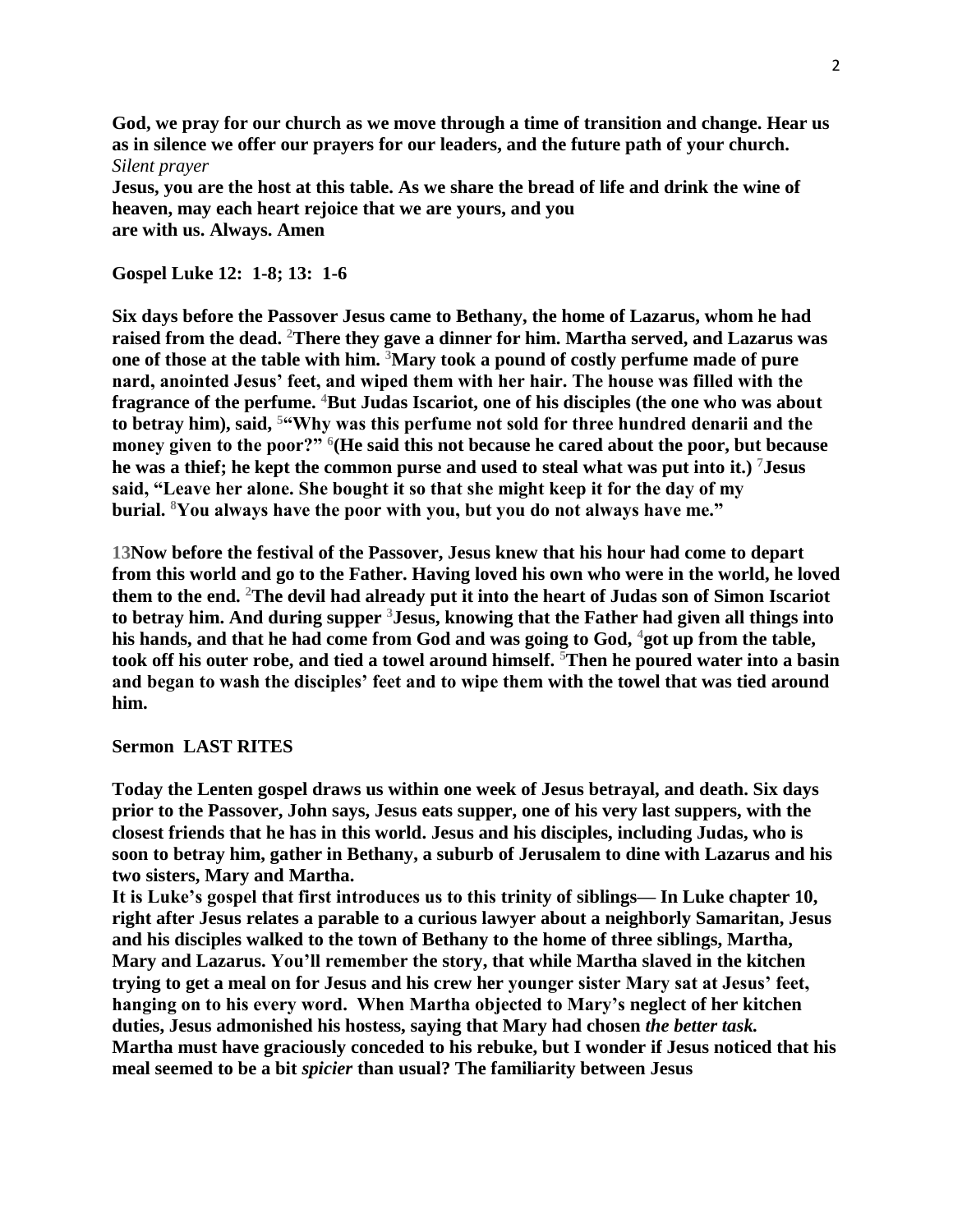**and this family makes it pretty clear that this family's home in Bethany was Jesus' home away from home. Their home provided needed sanctuary from the crowds and a rest stop on his road trips to Jerusalem. John's gospel indicates that Jesus' affection for the three siblings, perhaps particularly for Mary, was strong. So when one day he received word from the sisters that Lazarus was sick Jesus went to him. However, by the time Jesus got to Bethany his friend has been deceased and in his tomb for four days. When Jesus was confronted by a grief-stricken, angry Martha and asked why he didn't get there in time to save her brother, Jesus responded to her in the abstract.** *"I am the resurrection and the life. Do you believe me?"* **Martha, likely taken aback by his reply conceded that she believed that he was the Messiah. But then Mary arrived and she also asked Jesus about his late arrival. Her pleading eyes and tear- stained face touched Jesus deeply.**

**His next actions came straight from the heart. Jesus walked with Mary out to Lazarus' grave and standing beside her began to openly weep. Then after he wept, he prayed. And then after he prayed, he shouted: "Lazarus, come forth!" And miraculously, astoundingly, incredibly…Lazarus staggered forth from his tomb, tripping on the cloths that had been wrapped round his dead body.**

**According to John's gospel, it is this miracle, which occurs on the outskirts of Jerusalem while the crowds of pilgrims are pouring into the city for Passover that tips the balance for Jesus' enemies…and for Judas. Because of Lazarus, the next course of action was quickly decided. Jesus must be eliminated. And if necessary, Lazarus would die, too. With these dire undercurrents as the context for the scripture story today, let's step into the shadowed corner of a humble but well -appointed dining room. It is six days before Jesus' last supper. We observe Jesus and his friends as they take their places around a feast of home- cooked, aromatic delights, created by a very grateful Martha. Lazarus is present. As the host he is reclining at the head of the table. Still in a state of shock from his return to life, his face is pale and his mood is quieter than usual. Maybe he was aware that his presence added a surreal atmosphere to the meal. Imagine how he must have wanted to fade into the woodwork so to speak, so that everyone's attention would be focused where it ought to be: on his rescuer, Jesus.**

**The meal begins and Martha brings out each course, and removes any empty bowls. The conversation picks up once empty stomachs are satisfied and the wine begins to flow. In the midst of this going on, Mary enters the room. In both hands she carries a beautiful jar, filled with nard. Nard was a very expensive oil which enjoyed many uses. It is still used as an essential oil.**

**Mary kneels at Jesus' feet, reaches up with a free hand to loosen her hair from its pins and then pours the contents of the jar unto his feet. She then dries each foot with the long tendrils of her beautiful, raven black hair. Startled by the strong aroma and whirling around to find the origin,**

**Judas erupts with indignation. He accuses Mary who was his host, of wasting money that could have been given to help the poor. Jesus, his heart no doubt touched and moved by this woman**

**for whom his heart has always had a soft spot quickly shuts Judas down with a rebuke. "Leave her alone. She bought this so she may keep it for my burial." Then Jesus said, "You'll always have opportunities to help the poor, but you will not always have me." Poor Martha, who had been watching from the doorway of the kitchen, turns away and sits down beside the hearth. Holding her head in her hands she struggles not to weep. Silently**